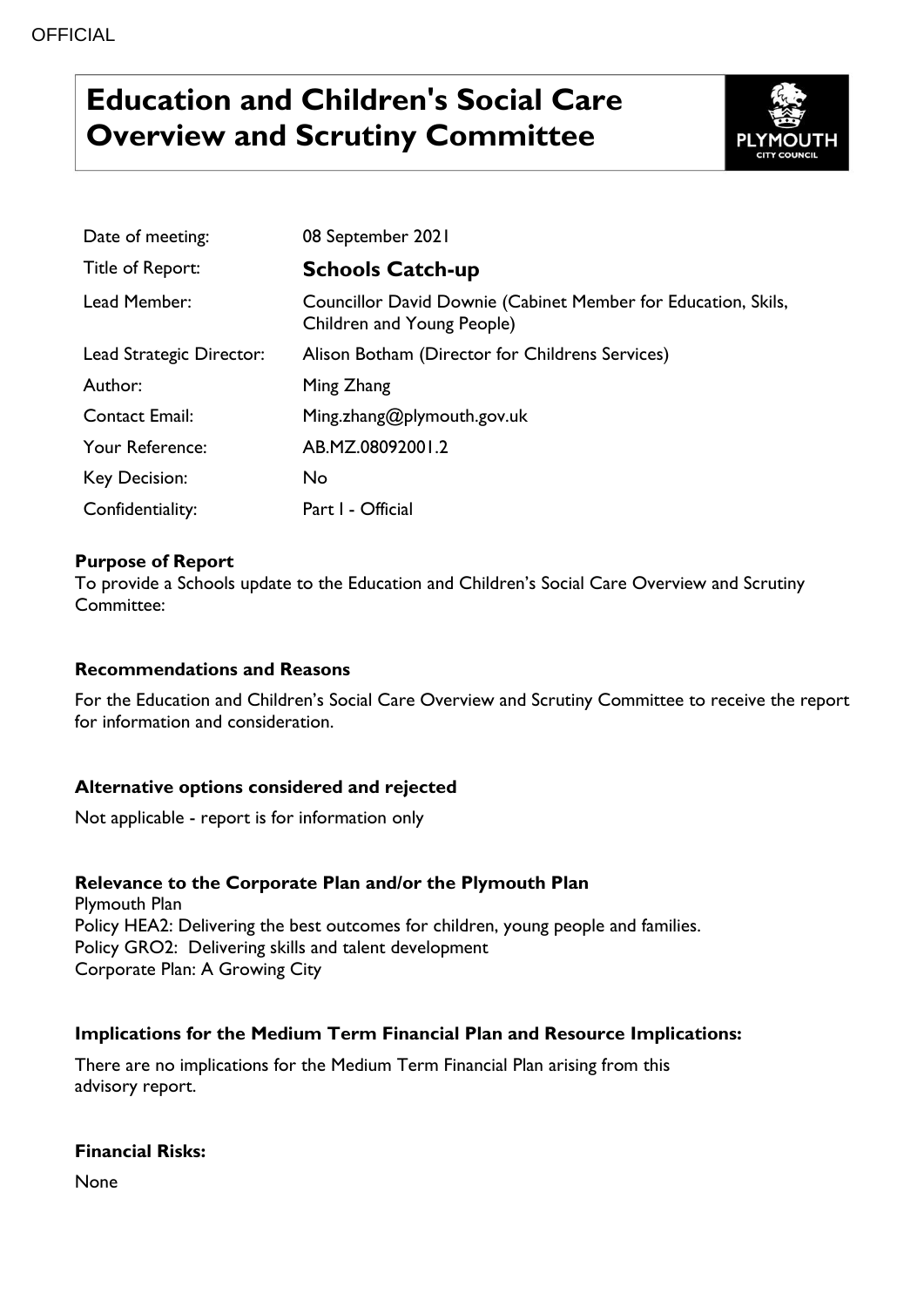# **Carbon Footprint (Environmental) Implications:**

No direct carbon/environmental issues identified

#### **Other Implications: e.g. Health and Safety, Risk Management, Child Poverty:**

*\* When considering these proposals members have a responsibility to ensure they give due regard to the Council's duty to promote equality of opportunity, eliminate unlawful discrimination and promote good relations between people who share protected characteristics under the Equalities Act and those who do not.* Click here to enter text.

#### **Appendices**

| <b>Ref. Title of Appendix</b> | <b>Exemption Paragraph Number</b> (if applicable)<br>If some/all of the information is confidential, you must indicate<br>why it is not for publication by virtue of Part 1 of Schedule 12A<br>of the Local Government Act 1972 by ticking the relevant box. |  |  |  |  |  |
|-------------------------------|--------------------------------------------------------------------------------------------------------------------------------------------------------------------------------------------------------------------------------------------------------------|--|--|--|--|--|
|                               |                                                                                                                                                                                                                                                              |  |  |  |  |  |
|                               |                                                                                                                                                                                                                                                              |  |  |  |  |  |

### **Background papers:**

*Please list all unpublished, background papers relevant to the decision in the table below. Background papers are unpublished works,*  relied on to a material extent in preparing the report, which disclose facts or matters on which the report or an important part of the *work is based.*

| Title of any background paper(s) | <b>Exemption Paragraph Number</b> (if applicable)                                                                                                                                                       |  |  |  |  |  |  |
|----------------------------------|---------------------------------------------------------------------------------------------------------------------------------------------------------------------------------------------------------|--|--|--|--|--|--|
|                                  | If some/all of the information is confidential, you must indicate why it<br>is not for publication by virtue of Part 1 of Schedule 12A of the Local<br>Government Act 1972 by ticking the relevant box. |  |  |  |  |  |  |
|                                  |                                                                                                                                                                                                         |  |  |  |  |  |  |
|                                  |                                                                                                                                                                                                         |  |  |  |  |  |  |

### **Sign off:**

| Fin                                                                 | $d$ jn. $21.$<br>22.90 | Leg | lt/358<br>23/3/1<br>90821 | Mon<br>Off |  | HR |  | <b>Assets</b> | Strat<br>Proc |
|---------------------------------------------------------------------|------------------------|-----|---------------------------|------------|--|----|--|---------------|---------------|
| Originating Senior Leadership Team member: Ming Zhang               |                        |     |                           |            |  |    |  |               |               |
| Please confirm the Strategic Director(s) has agreed the report? Yes |                        |     |                           |            |  |    |  |               |               |
| Date agreed: 26/08/2021                                             |                        |     |                           |            |  |    |  |               |               |
| Cabinet Member approval: Councillor Downie approved by email        |                        |     |                           |            |  |    |  |               |               |
| Date approved: 20/08/2021                                           |                        |     |                           |            |  |    |  |               |               |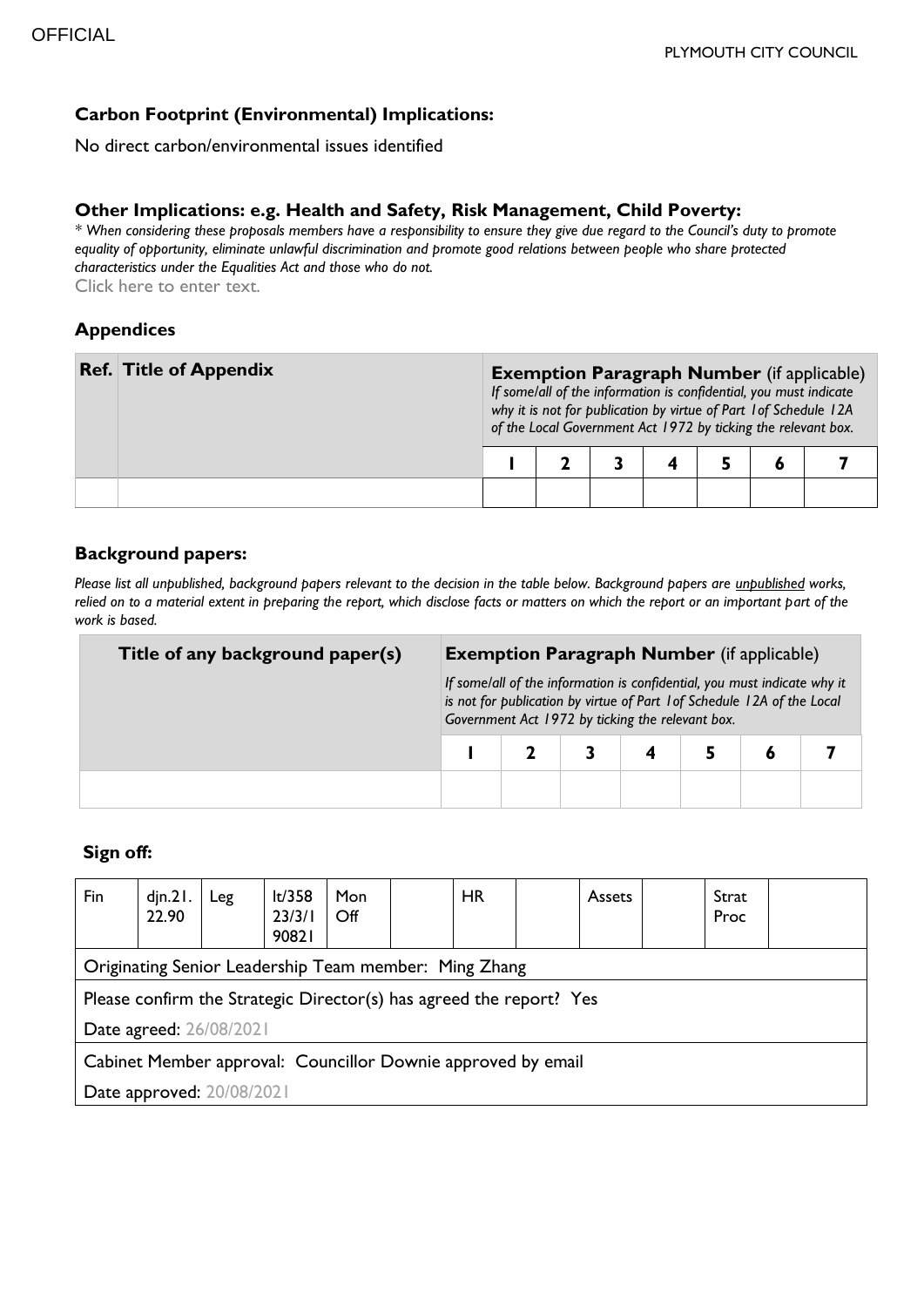# **School Update**

#### **The national picture, funding and the debates**

DfE research estimates that in the first half of autumn term 2020, pupils in:

- year  $3 9$  were on average 1.6 to 2 months behind on their reading
- year  $3 7$  were around 3.2 months behind in their maths
- schools with high numbers of pupils eligible for free school meals were on average further behind those schools with low free school meal eligibility

Nationally, anecdotal evidence also points to children and young people's mental health having suffered from lockdown and from periods of individual or class isolation.

# **Additional finding for local authorities**

All local authorities have been issues with a **'Wellbeing for Education Return' (WfER)** grant. The purpose of the grant is to build on previous work to help schools to better meet the wellbeing and mental health needs of their pupils during the recovery period. In terms of 'catch up' support, this is the focus for Plymouth City Council.

A plan for the '**Wellbeing for Education Recovery Fund'** has been drawn up jointly between the Educational Psychology Service and the Commissioning Team. The plan will help local education settings navigate existing local provision and support though the further development of the Local Offer on POD; expansion of the Wellbeing for Education Return training to include Emotional Literacy Support Assistants (ELSA) training; ongoing support and advice through existing provision and the delivery of a series consultation sessions to assess the needs of schools via the Educational Psychology team. The Educational Psychology team will also deliver training for senior mental health leads in schools which will equip a senior member of staff to develop a holistic school approach.

The positive impact of WfER was reflected in the feedback from the schools confirming that staff from schools and settings have an improved understanding of emotional wellbeing and mental health to support pupils and students. Followings are a few typical quotes:

#### **Impact of Wellbeing for Education Return:**

*'The staff have been so pleased with the wellbeing check-ins – Thank You.'*

*'Flip your Lid is being used in school and is a really useful model …. the children know now and use the hand gesture [as a way of letting] a teacher or member of staff know they are struggling'*

*'The boys absolutely loved the online session today … They were buzzing afterwards ...'* 

*'I need to look at and update policies and practices with regards to the most up to date guidance.'*

*'Jodie seems to understand the pressures and pinch points of our profession. I think what I find useful is to be able to offload to someone who can empathise.'*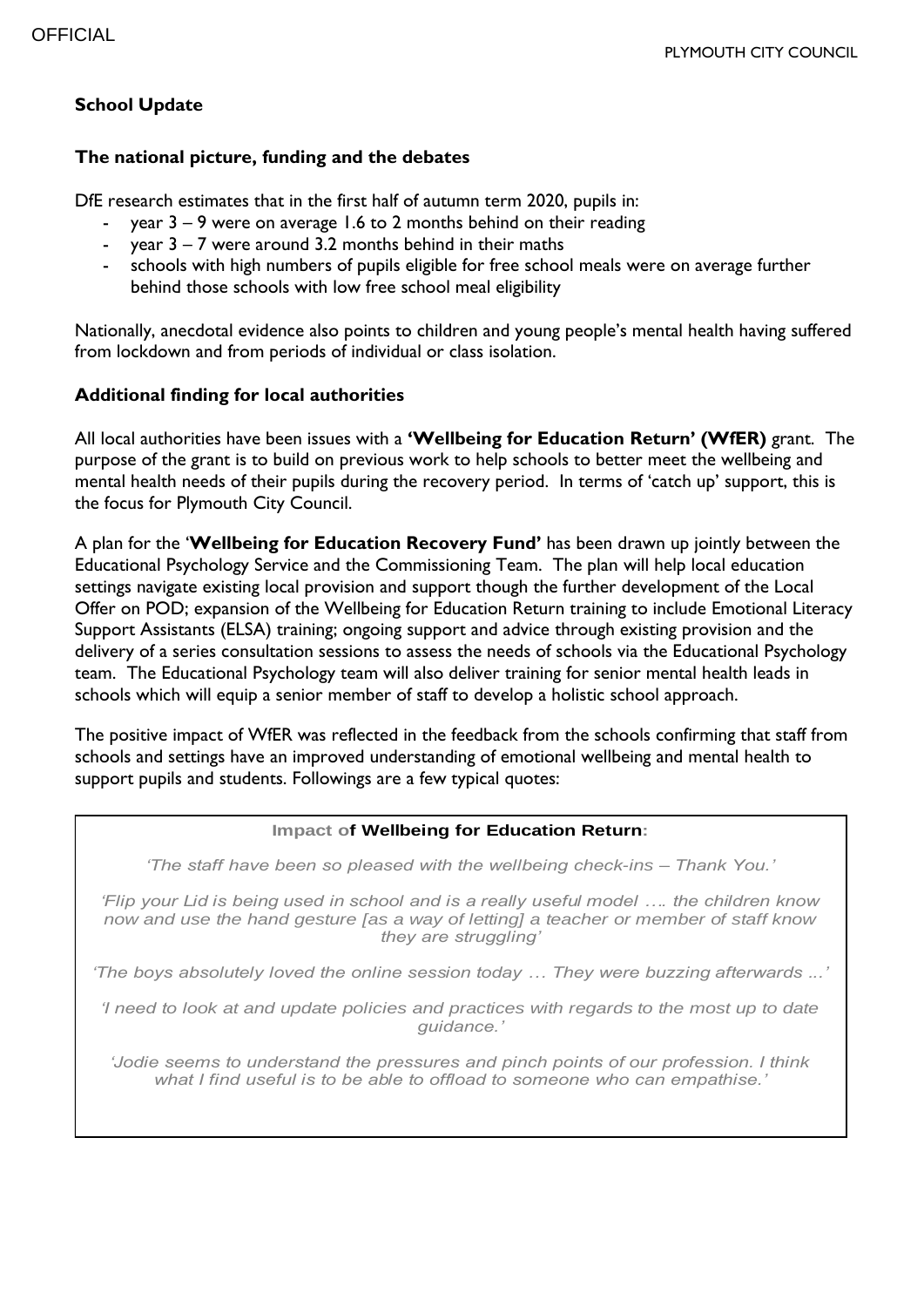### **OFFICIAL**

#### PLYMOUTH CITY COUNCIL

Apart from the WfER programme, the multi-agency EHWB Steering Group planned and delivered a coordinated campaign this year for Mental Health Awareness Week (10-16 May 2021). The national theme this year was "Connect with Nature" so we linked locally with Green Minds and Nature Plymouth to share resources with schools. MHAW online campaign on PCC's Nature Plymouth social media with Twitter impressions of 6,678 & engagements of 202 and Facebook impressions of 2,931 & engagements of 124. Note: Impressions are no. of people who saw the content and engagements are the no. of people who reacted to it.

Many schools in Plymouth used the occasion to launch their mental health for education initiatives or participated in organised events, among them are a few examples:

**ACE School**, alternative provision for the vulnerable students who require extra time-out support. Activities at the school included:

- Bringing nature in Eat breakfast in front of the window, observing the nature outside or watching a wildlife programme. Opening the window and listen to all the different sounds we can hear.
- Explore our local natural spaces what is on our doorstep? How many different outdoor spaces can we visit?
- Stay active getting out for a run, walk or cycle. Playing football or practicing yoga
- Taking a moment to be mindful (to be 'in the moment' and pay attention to what we feel/ see/ hear in the world around us).
- Getting creative writing, sketching, taking pictures, or playing music outside.

### **Progeny (The Zone):**

- Delivered workshops to 612 young people across 13 schools during Mental Health Awareness Week with Stress and Resilience being the focus of each workshop. The workshops were delivered remotely and face to face to 11 secondary and 2 special schools.
- Resource packs including the nature themed resources were shared with all secondary and special schools for use during face to face lessons, remote lessons and short 20 min sessions for tutor time.
- Mental Health Awareness Week opened up a conversation between The Zone and Green Minds. Green Minds now regularly send through information and opportunities to share with the young people and schools that The Zone work with.

### **Eco-Therapy Activities:**

 Primary and Secondary age children and their families were invited by Livewell's CAMHS and Mental Health Support Team (MHST) to take part in activities at Poole Farm run as part of their eco-therapy group. Families could also talk to mental health staff present on the day about their children's emotional health and wellbeing.

### **Additional funding for schools**

Schools have been issued with a '**Recovery Premium'**. Building on Pupil Premium, this funding will support schools to deliver evidence-based approaches for supporting the most disadvantaged pupils. School allocations are in the process of being published by the DfE, funding commences September 21.

Prior to the summer break secondary schools were invited to express an interest in running a funded **summer school** by the DfE (normally focused on Year 7 pupils).